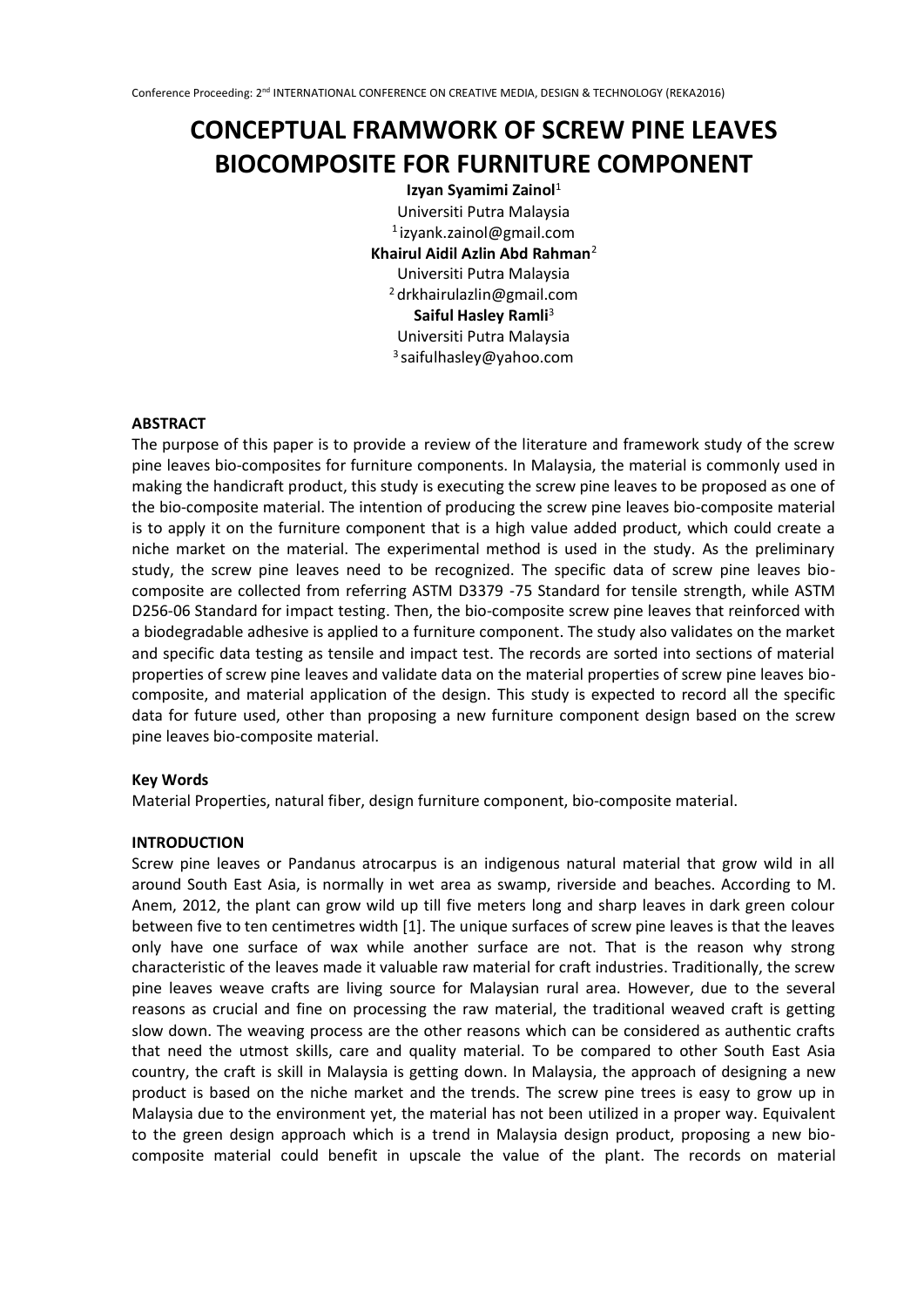properties of the screw pine leaves may contribute a lot on making the product based on screw pine leaves material in future.

## **LITERATURE REVIEWS**

M. Wu, H. Shuai, Q. Cheng and L. Jiang, 2014, study on green composite based on lotus fibers is to up come the global demands for environmentally friendly, and sustainable composites for industries fabrication such as textile, automobile and medical (p. 3358-3361) [2]. In certain industry, there is a waste from other natural product such as sago fiber clay for artwork that being studied by W. S. A. W. M. Daud, M. C. K. Yok, N. Abdullah, S. W. Jalil and S.M. Azmi, 2015 [3]. Their study of sago fiber creates a new type of clay for artwork, maximize the material used in making art in health and environmental friendly. They utilized a waste to be a new material is the same approach as making the screw pine leaves bio-composite as the alternative method to craft and furniture industry to utilize the material that's been advantageous to Malaysia. P.J. Kaur, K.K. Pant, S. Satya, and S.N. Naik, 2016, study on bamboo as future material; which the present paper explores the applications of bamboo in various applications included pulp, paper industry, building and handicraft are reported (p 27-34) [4]. At the same situation as bamboo, screw pine leaves in Malaysia also has been used for household utilities as woven mat, handicraft and basket. Therefore, to develop a natural material to be another level of material need and niche the market is not an impossible to screw pine leaves.

Other than that, the adhesive or coupling agent that's been used in the study is affecting the mechanical properties of the natural fiber has been study by C.A. Kakou, F.Z. Arrakhiz, A. Trokourey, R. Bouhfid, A. Qaiss and D. Rodrigue (2014). Their result findings on morphological review shows that the coupling agent (maleated polypropylene) has improve the matrix- particle adhesion of the oil palm fiber reinforced high density polyethylene [5]. While, M. Zampaloni, F. Pourbograt, and S. Yankovich, 2007, study on the fabrication of kenaf fiber reinforced polypropylene, discussed in the manufacturing methods that need to consider the used of coupling agent that successful the fibermatrix adhesion. Their study also included the percentage of the fiber content to create the composites proved to have superior tensile and flexural strength [6]. Another study by H.G.T.H. Jayatunga, 2014, that study on developing the biodegradable glove material based on natural rubber and screw pine leaves material. The compound in screw pine leaves that mainly contain almost 50% cellulose and also hemi-cellulose, lignin, starch, etc. has been used as the agent that enhance the microorganism in the soil to biodegradable the glove [7]. The study has shown that the screw pine leaves moisture content is high, and the lignin is eradicating through the raw material process. However, it is quite difficult to reduce the moisture content, thus, constructs the heat process could damage the leaves physical properties. The application of the material is depending on the study's aim. In this case, this study is about to focus on the producing the screw pine leaves bio-composite material for the furniture component application. M. P. Ho, H. Wong, J. H. Lee, C. K. Ho, K.T. Lau, J. Leng, and D. Hui , 2012, mention that, the properties of natural fiber reinforced polymer composites are generally governed by the pre-treated process of fiber and the manufacturing process of the composite. Some critical issues like poor bonding and degradation at the fiber interface and damage during the manufacturing process are the main cause of the reduction of the composite strength [8]. V.K. Thakur, A.S. Singha and M. K. Thakur, 2012, approaching the method on prepared the green composite material using the compression molding technique with different fiber content [9]. Hence, they can investigate the strength and weakness from the variable fiber content. There are also studies on improving the composite material in terms of security that adding the material value as the study by N. Zainab, A.R.K.A. Azlin, S. Nazlina, H. Hasnain, S. Norhaizat, JX. Teng, and V. Lawai, (2013). Their study is on producing the fire-retardant sound absorbing panels that made of sago waste bio-composite, despite on the study is making the panels is as standard as other product available in the market. From the intention of the study, the panels also showed the anti-termite properties makes the materials is better than other product [10]. Therefore, the study on certain focus may lead into other findings.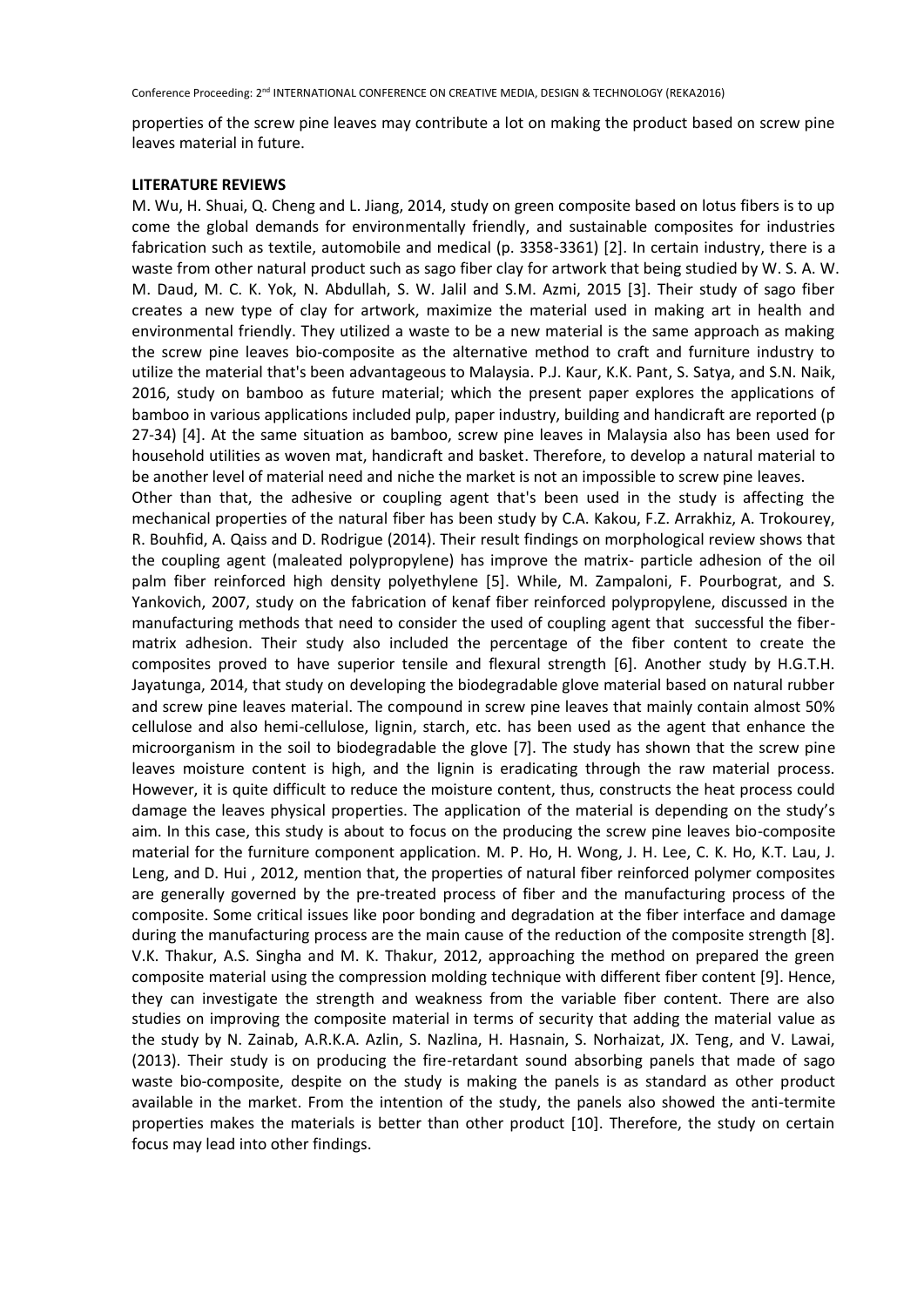In design terms, D. Dascalu had mentioned about the various material of the urban furniture may influence the human psychic generates some physical or psycho-emotional effects. His study that shows that the selection can be less durable material yet easy to replace because the material texture is an extremely important feature in urban furniture. At the same time, the perception of the material texture generally takes place the visual and tactile stimuli that affects the reaction of the users such as gesture reaction, conscience reaction and conceptual and emotion reaction [11]. While, the invention by C. Wu, 2013, on paper-made composite furniture is an intense knowledge of the composite material be able to transform into furniture design. The stiff paper that has characteristic to withstand greater loading and pressure on the same function as conventional furniture made of wood, plastic and metal. The invention provides the greater visual appeal and ornamental efficacy [12]. There is also discussion on acknowledged the Malaysian identity in designing furniture. M. F. Ahmad, Z. Hasan and Z. Romli, 2015, state that other than design by using the local narrative images as motive, movement, philosophy and others, by using local material can also be considered as an instrument to portray national identity [13]. Thus, the approach on utilized on the screw pine leaves is a study that brought the material as Malaysian furniture material as Indonesia popular with their rattan and Japan with bamboo.

## **PROBLEM STATEMENTS**

There is lack specific data on mechanical properties of screw pine leaves to support its use in the development of new value added product. The lack of the material source of data, to be more specific the data on Pandanus Atrocarpus is rare. Most of the time, the leaves only been seen as a craft material in Malaysia. Even though popular as a traditional craft, the activity getting slower as the trends today is not meeting the needs of the craft product. Other than that, the production of the craft product needs a professional and skill that made the young generation not interested to continue the tradition. Thus, it is essential to make use of this underutilized plant since it is already well known as a Malaysia craft product. As mentioned by M. F. Ahmad, Z. Hasan and Z. Romli, 2015, Malaysia is striving for establishing a strong design in the furniture industry. Into those opportunities, this study could lead to the production of the screw pine leaves material.

#### **METHODOLOGY**

Fig.2 shows the methodology flow of this study, as the arrangement refers to the research objective. The methodology approach in this study is an experimental approach. The specific data records on several sections; the material properties of the natural screw pine leaves, the material properties of the screw pine leaves bio-composite and the validation data on the material application into the furniture component. The preliminary study of the traditional raw material process. The process is treated process that dry the screw pine leaves without loss the physical properties of leaves. Documentation data on the material properties of the screw pine leaves through the tensile and impact test using the ASTM standard. The morphological study on the structural image of scanning electron microscopic also documented. The same documentation on screw pine leaves biocomposite. Therefore, both of the data can be compared. Comparison data is to prove the methods of processing and the bio-composite formula is the most effective. The experimental process of producing screw pine bio-composite material is completed to try and error, based on the data collected from the natural screw pine leaves material. The design of furniture component also an experimental process that study on the material application. The different character of mould will be used to identify the limitation of the material application.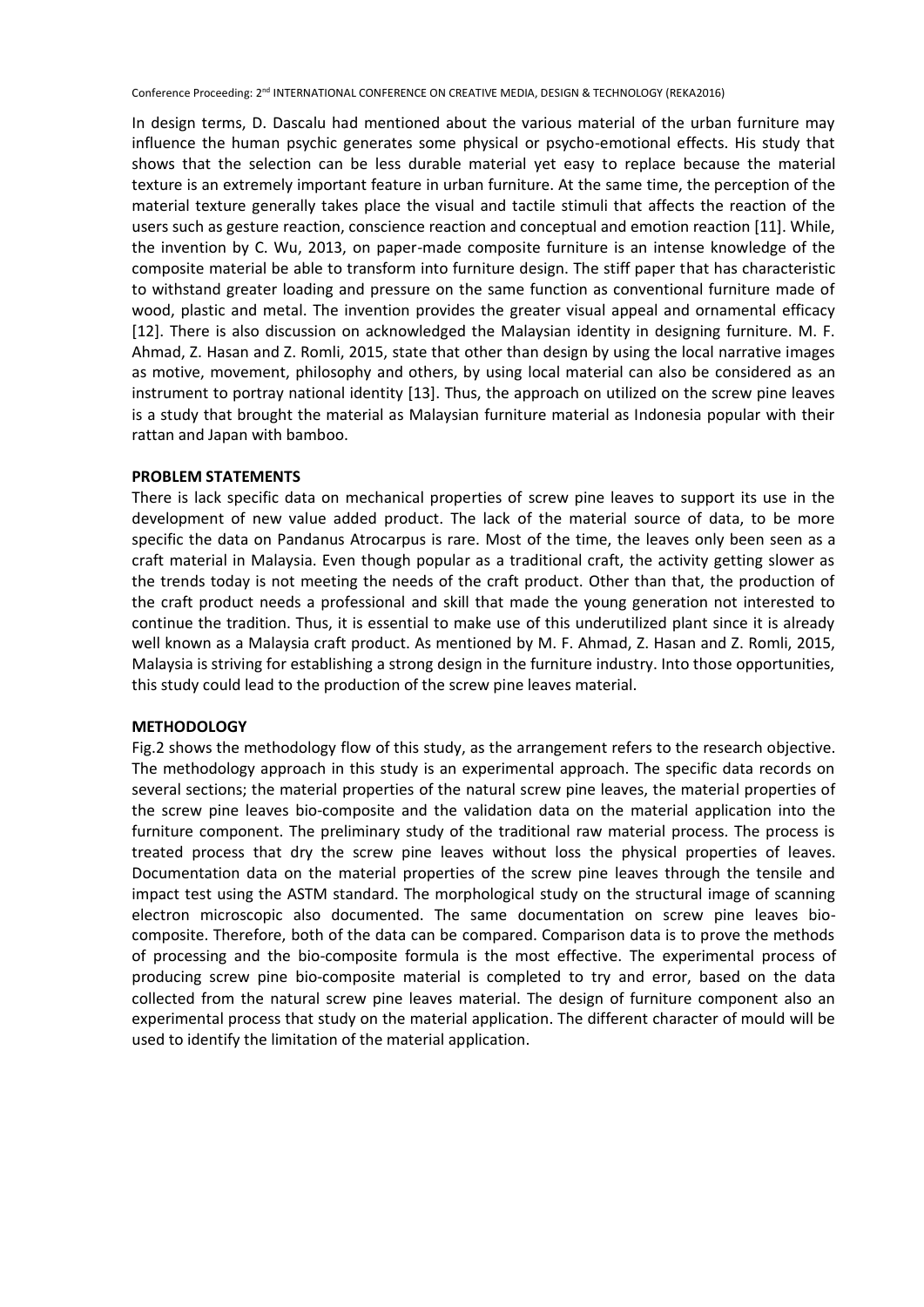



#### **CONCEPTUAL FRAMEWORK**

Based on the review, the conceptual framework on screw pine leaves bio-composite for furniture component is developed. Fig. 2 is presented the framework of the study on the screw pine leaves bio-composite study of furniture components. The framework is constructed by referred the literature review and discussion related to the objective of the study. As goes through the flow of the research methodology, the framework is separated into three sections;

#### **i. Natural fiber: screw pine leaves**

This section is considered the preliminary study in understanding the material, the origins and other consideration. The usual process prepared by the society is listed into several steps that created a treated screw pine leaves material. The consideration of the process is affecting the material properties. The process is begin with the selection on the right leaves, cut down from the trees. The leaves torn is removed, and all the collected leaves are gathered around and cut into the same size. The next steps are the scorching the leaves using a small heat. Then the leaves are going to smoothen by using a tools called 'lurut' by native before the leaves is divided into a certain size of strips. The strip size is dependable, it varies from 5 mm by 1 inches. The strips are tied up together,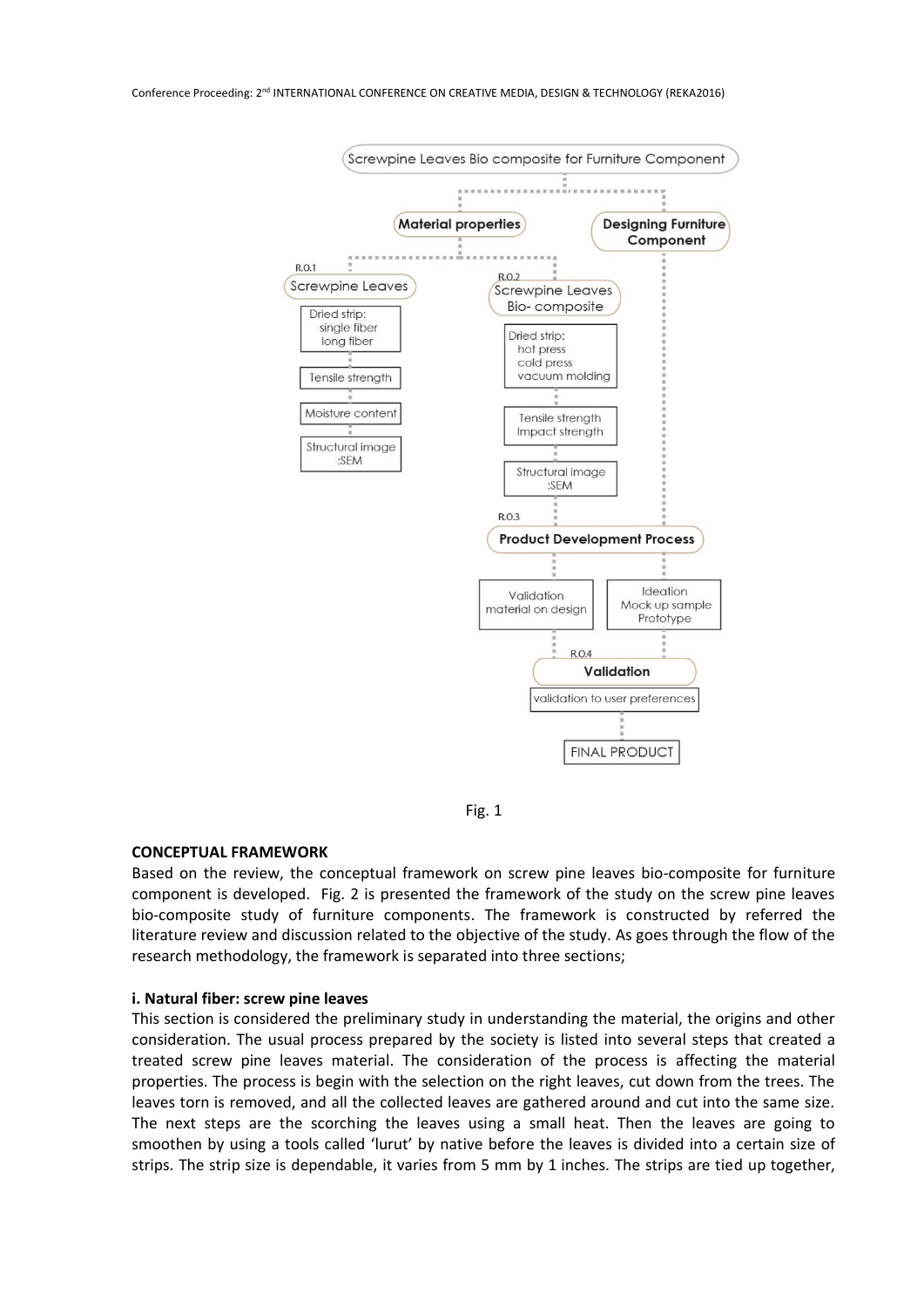and will deep soak in water for 2 days. This step is important to remove the chlorophyll in the leaves results the leaves being white colour and easy to absorb other colour in the colouring processing. In the study, the material used is the screw pine leaves that already been treated.

## **ii. Screw pine leaves bio-composite.**

In order to propose a bio-composite, the selected binder and coupling agent is vital. Other than that, the process of producing the screw pine leaves bio-composite also the key of the study. The method and technique should consider the technology that affordable to propose to industry. The mechanical properties of the screw pine leaves bio-composite is accumulated in the study. The refer study on the tensile strength are by P.K. Ilankeeran, P. M. Mohite and S. Kamle, 2012, which is the standard review on ASTM D3379-75 [14]. While the impact testing standard review, are a study by E. Ozen, A. Kiziltas and D. J. Gardner, 2013, that conducted according to ASTM D256-06 [15].

## **iii. Design application.**

The study on processing the material, on the same time, the design application of the material is acknowledged. The experiment constructs are to gain both of the data. Therefore, the application of the material is immediately result. While, the validation is completed section that review the material durability, aesthetic value, and comparison material between the screw pine leaves and screw pine leaves bio-composite.



Fig. 2

# **CONCLUSION**

Screw pine leaves bio-composite for furniture component is a study that aims to utilize the underutilized screw pine plant. Other than that, the study also expected to record the specific data on screw pine leaves mechanical properties to support the material usage in future. The intention study is to acknowledge the material to society that this underutilized plant is a material that is useful to develop new stage of Malaysia identity in furniture design. The target on designing the furniture component based on screw pine leaves bio-composite is to verified the material applied as a part of the validation demonstration other than comprehend the limitation of the material. Moreover, the framework developed from the review is a guideline and overall illustrations regarding the study.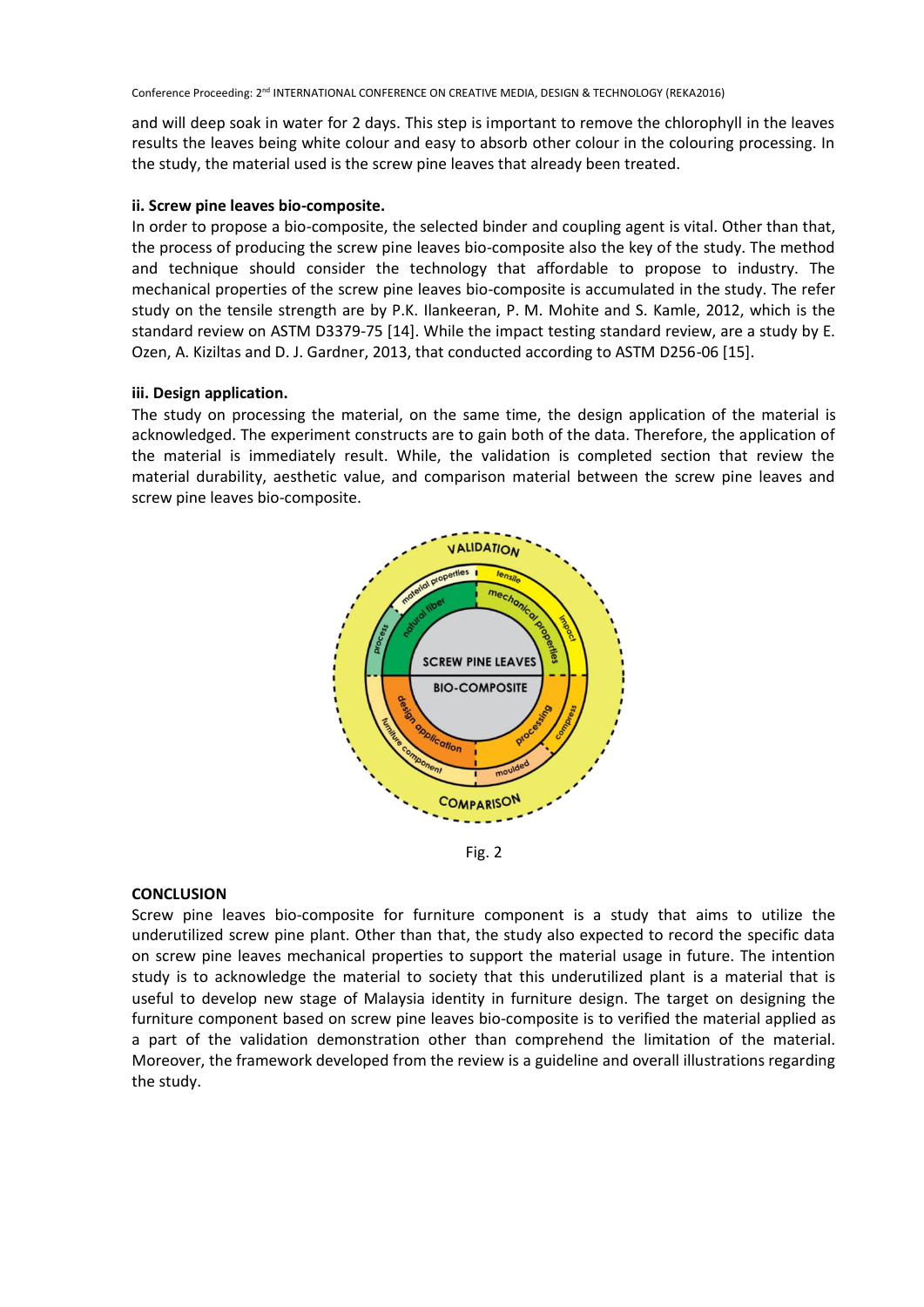#### **REFERENCES**

- M. Anem (2012) Mengkuang. Available at <http://animhosnan.blogspot.com/2012/02/mengkuang.html>
- M. Wu, H. Shuai, Q. Cheng & L. Jiang (2014) Bioinspired Green Composite Lotus Fibers, *Wiley Online Library*, 4, 3358-3361.Available at <http://doi.org/10.1002/anie.201310656>
- W. S. A. W. M. Daud, M. C. K. Yok, N. Abdullah, S. W. Jalil & S.M. Azmi (2015) Sago Fiber Clay for Artwork. *J. Solid St. Sci. & Technol. Letter*, Vol. 16, 1-2, 36-39.
- P.J. Kaur, K.K. Pant, S. Satya, & S.N. Naik (2016) Bamboo: The Material of Future, *International Journal Series in Multidisciplinary Research (IJSMR)*, Vol. 2, 2, 27-34.
- C.A. Kakou, F.Z. Arrakhiz, A. Trokourey, R. Bouhfid, A. Qaiss and D. Rodrigue (2014) Influence of coupling agent content on the properties of high density polyethylene composites reinforced with oil palm fibers, *Materials & Design*, Vol. 63, 641-649.
- M. Zampaloni, F. Pourbograt, & S. Yankovich (2007) Kenaf natural fiber reinforced polypropylene composites: A discussion on manufacturing problems and solutions, *Composites Part A: Applied Science and Manufacturing*, Vol. 38, 1569-1580.
- H.G.T.H. Jayatunga (2014) Development of Biodegradable Polymer Composite for Glove Material based on Natural Rubber and Screw pine Leaves Particles, *Peradeniya Univ. International Research Sessions*, Vol. 18.
- M. P. Ho, H. Wong, J. H. Lee, C. K. Ho, K.T. Lau, J. Leng, & D. Hui (2015) Critical Factors on Manufacturing Processes on Natural Fibre Composite, *Composites Part B: Engineering*, Vol. 43, 3549-3562.
- V.K. Thakur, A.S. Singha, & M. K. Thakur (2013) Eco-friendly Bio-composite from natural fibers: Mechanical and Weathering Study, *International Journal of Polymer Analysis and Characterization*, Vol. 18, 64-72.
- N. Zainab, A.R.K.A. Azlin, S. Nazlina, H. Hasnain, S. Norhaizat, JX. Teng, and V. Lawai, (2013) Production of Fire- Retarded Sound-Absorbing Panel from Sago Waste, *Journal of Tropical Forest Science*, Vol.25, 4, 510-515.
- D. Dascalu (2011) Landscape Effects of Urban Furniture Texture, *Bulletin UASVM Horticulture*, Vol. 68, 324-331.
- C.Wu (2013), Paper Made Composite Furniture, *United States Patent Application Publication*, US 2013/0295317A1.
- M. F. Ahmad, Z. Hasan and Z. Romli, (2015) Furniture Design Identity: Implementation of National Identity into Office Chair Design, *International Colloquium of Art and Design Education Research (i- CADER 2014),* 367-372.
- P.K. Ilankeeran, P. M. Mohite & S. Kamle (2012) Axial Tensile Testing of Single Fibers, *Modern Mechanical Engineering*, 2, 151-156.